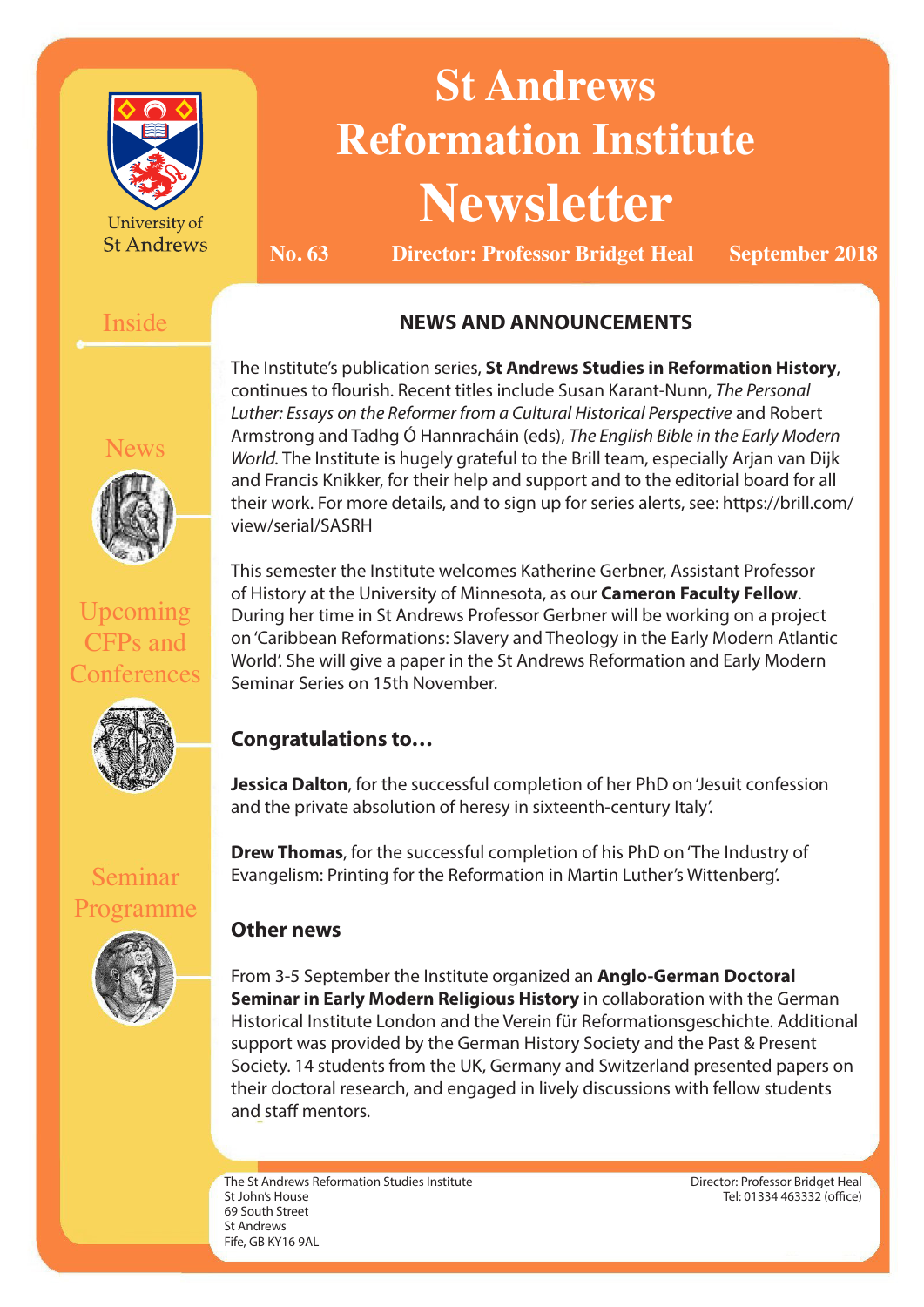# **Conference Calendar**

#### **Nov 2018**

**1-4** 

#### Sixteenth Century Society and Conference

Albuquerque, New Mexico

#### **14-16**

The International Synod of Dort (1618-19). Contents, Contexts and Effects, 17th-21st Centuries

**Dordrecht** 

# **March 2019**

#### **26-27**

Toleration and Religious Freedom in the Early Modern and Contemporary World

CRASSH, Cambridge

On 16 June 2018 the St Andrews book group held a one-day workshop on **Book Trade Catalogues in Early Modern Europe**, with contributions from 13 speakers, and group discussion with some 30 attendees from St Andrews and abroad. The proceedings will be published next year in an edited volume by Arthur der Weduwen, Andrew Pettegree and Graeme Kemp.

The **12th Annual St Andrews Book Conference will take place on 20-22 June 2019**, with the subject *Crisis or Enlightenment? Developments in the Book Trade, 1650-1750*. Abstracts can be submitted to Arthur der Weduwen (adw7@st-andrews.ac.uk) before the end of November 2018.

### **Institute Members' News**

**Mark Elliott** has published a review article: 'Reading Paul with the Reformers. Reconciling old and new perspectives, by Stephen J. Cheater' in *Reformation & Renaissance Review*, 20/1 (2018).

**Nora Epstein** was awarded two grants, the first to attend a Faculty Weekend Seminar at the Folger Institute in Washington and the second to attend the GHIL's Anglo-German Doctoral Seminar.

During May and June **Bridget Heal** gave papers at the Freie Universität and at the Humboldt-Universität in Berlin entitled 'A Lutheran Community Between 'Alltag' and 'Katastrophe'' and 'Desecration and Destruction: Lutheran churches during and after the Thirty Years' War'.

**Jan Hillgärtner** has been appointed lecturer at the University of Leiden and will join the German Department in September 2018. There he will also take over teaching and administrative responsibilities in the Book and Digital Media Studies course.

**Jaap Jacobs** published, with Joanne van der Woude, 'Sweet Resoundings: Friendship Poetry by Petrus Stuyvesant and Johan Farret on Curaçao, 1639–45', *William and Mary Quarterly*, 75, no. 3, July 2018 ( https://doi.org/10.5309/willmaryquar.75.3.0507 ). In July Jaap also contributed to the conference 'Rembrandt and his circle' at Queen's University's Bader International Study Centre, speaking on 'Alternating Ambiguity and Accuracy: Translating Samuel van Hoogstraten's Introduction to the Academy of Painting.'

After the successful completion of his PhD **Marc Jaffré** will be returning to St Andrews as an Associate Lecturer for 2018-19.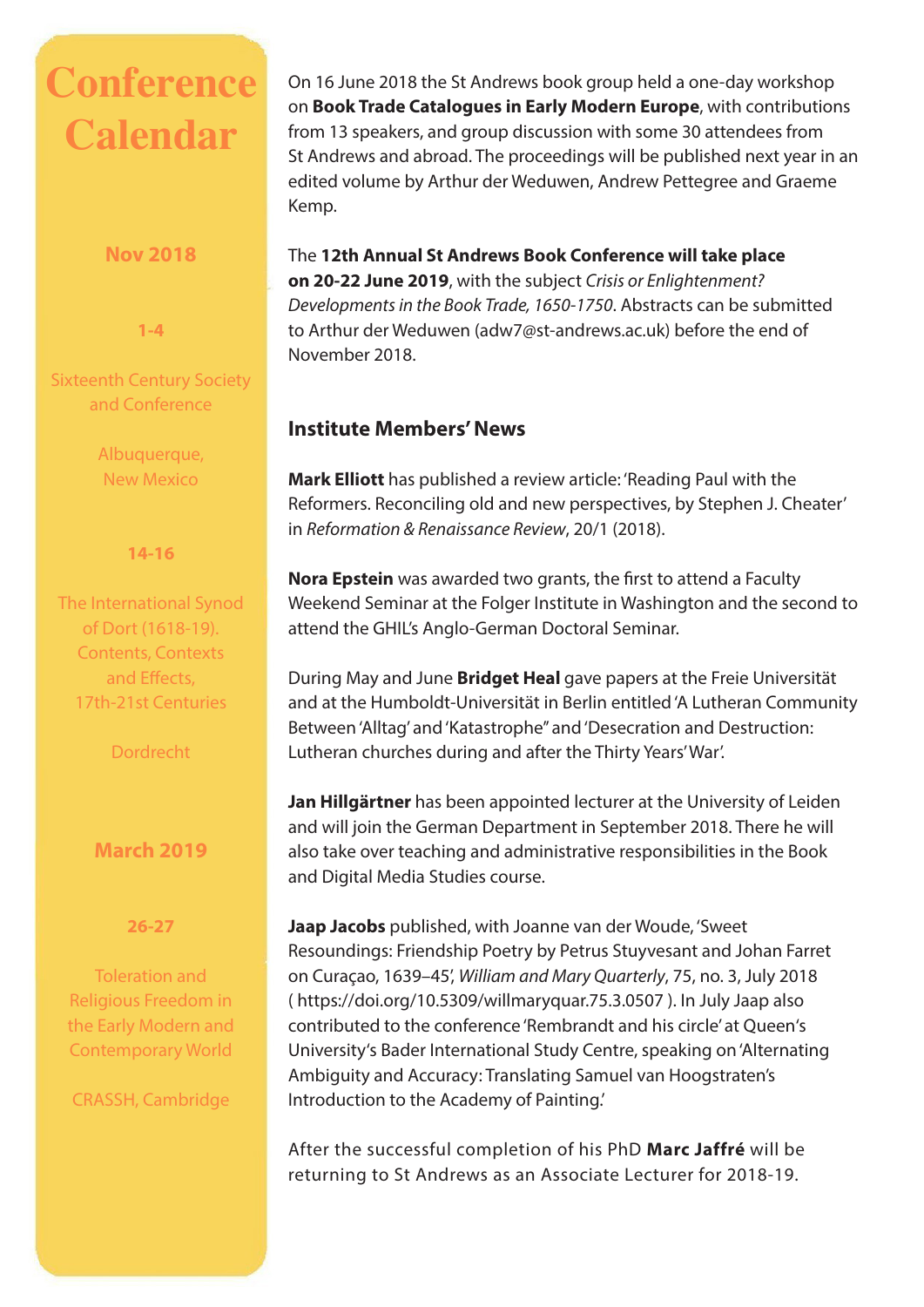**Emily Michelson** hosted a workshop on Religious Minorities in Early Modern Rome on 5 June at the British School at Rome, where she was a research fellow last year. This was related to her AHRC project, 'Imaginary Jews and Religious Minorities in Early Modern Rome'.

**Andrew Pettegree** and **Arthur der Weduwen** have published 'What was published in the seventeenth-century Dutch Republic?', *Livre. Revue Historique* (2018) and 'News, Neighbours, and Commerce: Newspaper Advertising in the Information Culture of the Dutch Republic', *The Early Modern Low Countries* 2, No. 1 (2018).

**Forrest Strickland** has been awarded an Arminius Fellowship by the Scaliger Institute-Leiden University and published 'A Glutton for Books: André Rivet and his Library', in Graeme Kemp, Andrew Pettegree, and Arthur der Weduwen (eds.), *Book Trade Catalogues in Early Modern Europe* (Leiden: Brill, 2019).

**Drew Thomas** has won an Early Career Research Fellowship Grant from the John Rylands Research Institute at the University of Manchester to be taken up next summer.

**Sandra Toffolo** has published 'Pellegrini stranieri e il commercio veneziano nel Rinascimento,' in: Elisa Gregori (ed.), *Rinascimento fra il Veneto e l'Europa. Questioni, metodi, percorsi* (Padua: Cleup, 2018)

**Arthur der Weduwen** has published 'From piety to profit: the development of newspaper advertising in the Dutch Golden Age', in Siv Gøril Brandtzaeg, Paul Goring and Christine Watson (eds.), *Travelling Chronicles: Episodes in the History of News and Newspapers from the Early Modern Period to the Eighteenth Century* (Leiden: Brill, 2018) and 'Competition, choice and diversity in the newspaper trade of the Golden Age', *The Early Modern Low Countries* 2, No. 1 (2018).

### **Applications are invited…**

For the following School of History MLitt Programmes:

MLitt in Early Modern History; MLitt in Reformation Studies; MLitt in Book History. For further information, see: www.st-andrews.ac.uk/ history/index.html

#### **May 2019**

**15-16**

Ninth Annual RefoRC **Conference** 

FSCIRE, Bologna

#### **June 2019**

#### **20-22**

Twelfth Annual St Andrews Book **Conference** Crisis or Enlightenment? Developments in the Book Trade, 1650-1750